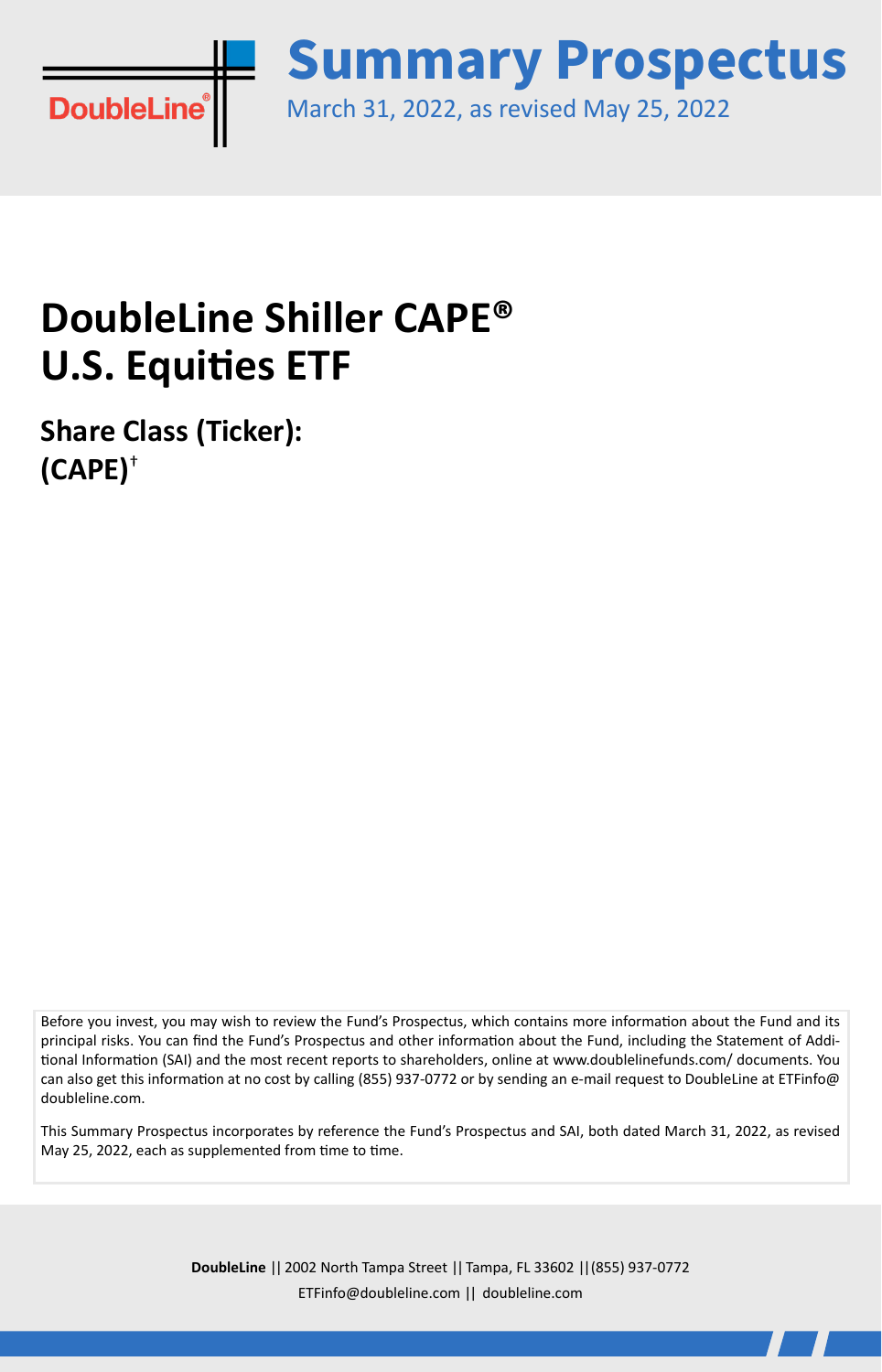## **Investment Objective**

The DoubleLine Shiller CAPE® U.S. Equities ETF's (the "**Fund**" or "**Equities ETF**") investment objective is to seek total return which exceeds the total return of the S&P 500 Index.

## **Fees and Expenses of the Fund**

This table describes the fees and expenses you may pay if you buy, hold and sell shares of the Fund. The investment advisory agreement between DoubleLine ETF Trust (the "Trust") and DoubleLine ETF Adviser LP (the "Adviser"), the Fund's adviser (the "Investment Advisory Agreement") provides that the Adviser will pay all operating expenses of the Fund, except the management fees, interest expenses, dividends and other expenses on securities sold short, taxes, expenses incurred with respect to the acquisition and disposition of portfolio securities and the execution of portfolio transactions, including brokerage commissions, acquired fund fees and expenses, accrued deferred tax liabilities, distribution fees or expenses, and any extraordinary expenses (such as litigation). **You may pay other fees, such as brokerage commissions and other fees to financial intermediaries, which are not reflected in the fee table or example below.**

**Shareholder Fees** (fees paid directly from your investment) None

**Annual Fund Operating Expenses** (expenses that you pay each year as a percentage of the value of your investment)

| በ 65%    |
|----------|
| None     |
| $0.00\%$ |
| በ 65%    |
|          |

1 Other Expenses are based on estimated amounts for the current fiscal year.

#### *Example*

This example is intended to help you compare the cost of investing in the Fund with the cost of investing in other funds.

This example assumes that you invest \$10,000 in the Fund for the time periods indicated and then redeem all your shares at the end of those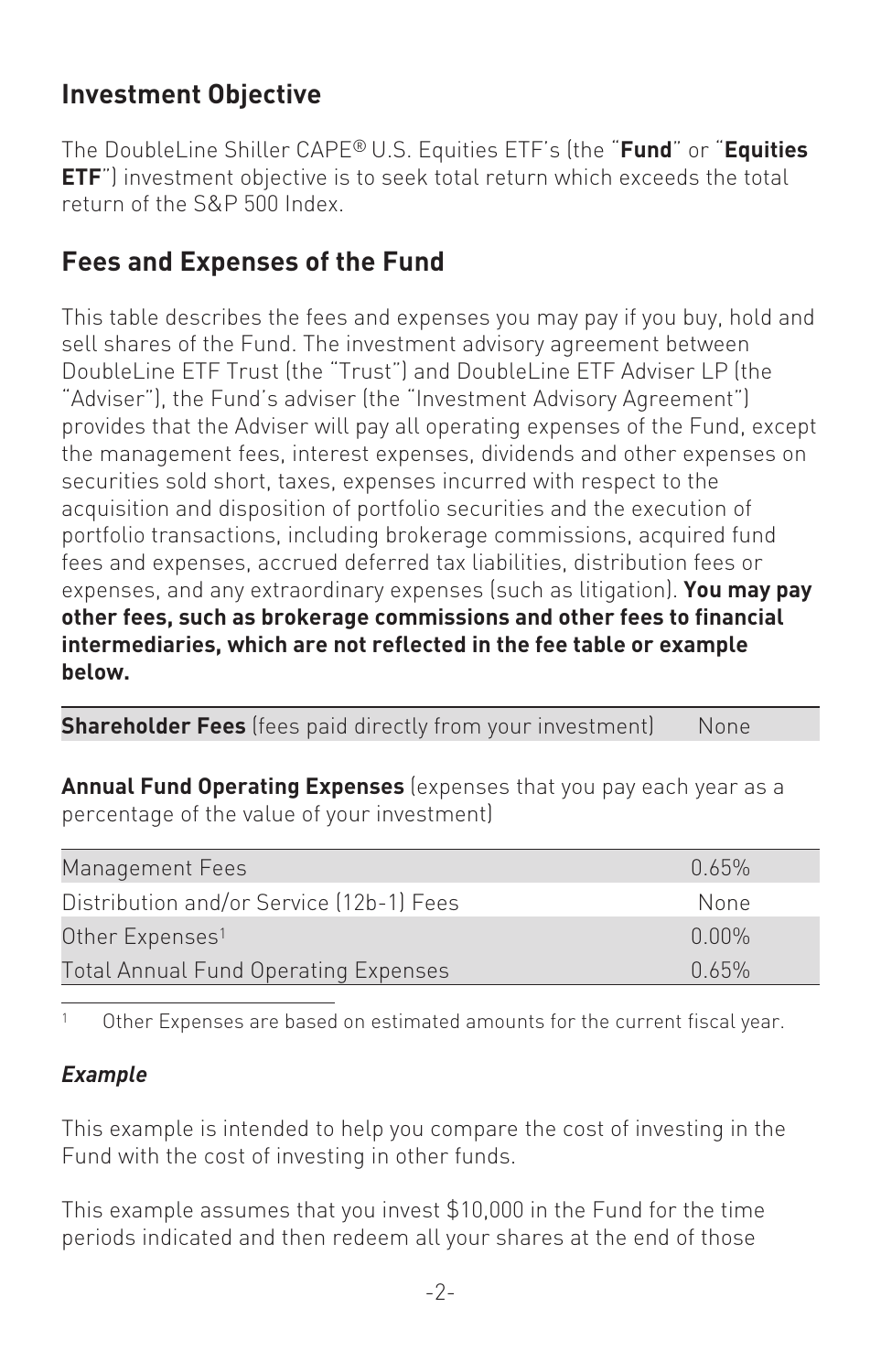periods. The example also assumes that your investment has a 5% return each year and that the Fund's operating expenses remain the same. Although your actual costs may be higher or lower, based on these assumptions, your costs would be:

| 1 Year  |  |
|---------|--|
| 3 Years |  |

#### **Portfolio Turnover**

The Fund incurs transaction costs when it buys and sells securities (or "turns over" its portfolio). A higher portfolio turnover rate may indicate higher transaction costs and may result in higher taxes when Fund shares are held in a taxable account. These costs, which are not reflected in annual fund operating expenses or in the example, affect the Fund's performance.

#### **Principal Investment Strategies**

Under normal circumstances, the Fund invests at least 80% of its net assets in U.S. equity securities, including exchange-traded investment companies that provide exposure to U.S. equity securities, subject to the limitations described below. This investment policy may be changed by the Fund upon 60 days' prior written notice to shareholders. Under normal market conditions, the Fund invests its assets in securities that are listed on a national securities exchange registered with the SEC, and that trade contemporaneously with the Fund's shares. The Fund may invest in equity securities of companies of any market capitalization other than penny stocks.

An issuer is considered to be a U.S. equity issuer if: (i) its principal place of business is located in the U.S.; (ii) at least 50% of its assets are located in the U.S. and/or (iii) it derives at least 50% of its revenues from the U.S.

**The Shiller Barclays CAPE® US Sector TR USD Index.** In seeking to achieve the Fund's investment objective, when making investment decisions for the Fund, DoubleLine ETF Adviser LP (the "**Adviser**") considers the underlying constituents of the Shiller Barclays CAPE® US Sector TR USD Index (the "**Index**"), but the Fund is not limited in its ability to invest in companies other than those underlying the Index. The Index incorporates the principles of long-term investing distilled by Dr. Robert Shiller and expressed through the CAPE® (Cyclically Adjusted Price Earnings) ratio (the "**CAPE® Ratio**").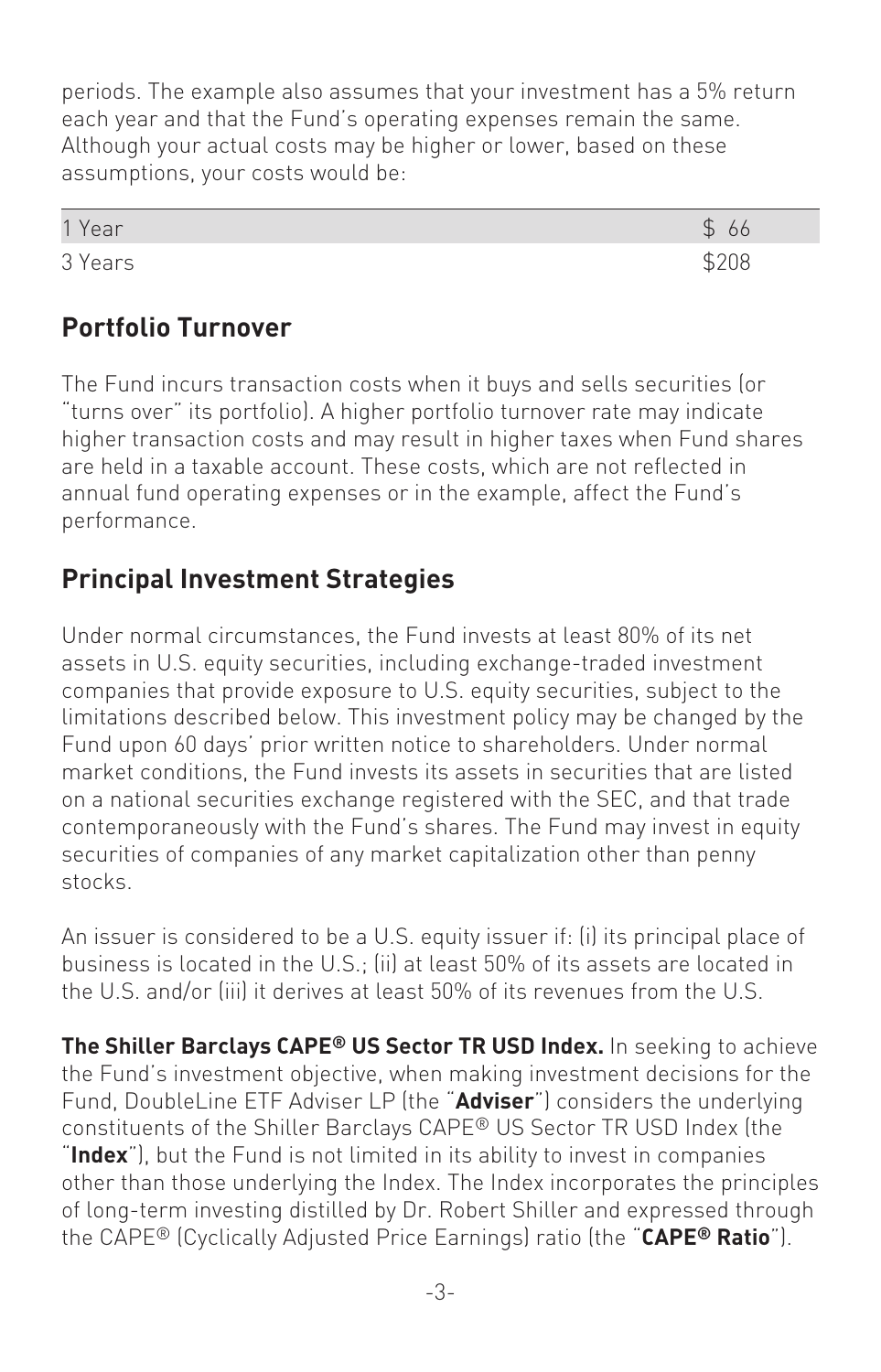The classic CAPE® Ratio assesses equity market valuations and averages ten years of inflation-adjusted earnings to account for earnings and market cycles. By contrast, traditional valuation measures, such as the priceearnings (PE) ratio, typically rely on earnings information from only the past year. The Index uses a relative version of the classic CAPE® Ratio to identify undervalued sectors while also seeking to exclude a sector that may appear undervalued, but which may have also had recent relative price underperformance due to fundamental issues with the sector that may negatively affect the sector's long-term total return. There can be no assurance that the Index will provide a better measure of value than more traditional measures, over any period or over the long term.

The Index's composition is determined monthly. Each month, the Index's methodology ranks eleven US sectors based on a modified CAPE® Ratio (a "value" factor) and a twelve-month price momentum factor (a "momentum" factor). Each US sector is represented by a sector ETF that tracks a sector index, which is an ETF in the family of Select Sector SPDR Funds or, in the case of the real estate sector, the iShares Dow Jones U.S. Real Estate Index Fund. The Index methodology selects the five US sectors with the lowest modified CAPE® Ratio — the sectors that are the most undervalued according to the CAPE® Ratio. Only four of these five sectors, however, end up in the Index for a given month, as the sector with the worst 12-month price momentum ("total return") among the five selected sectors is eliminated. The Index methodology allocates an equally weighted long (*i.e.*, investment) exposure to the four remaining US sectors. As of the date of this Prospectus, the eleven sectors that may be selected by the Index methodology include Communication Services, Consumer Discretionary, Consumer Staples, Energy, Financials, Health Care, Industrials, Materials, Technology, Utilities and Real Estate. The Index is rebalanced on a monthly basis.

Through the Fund's investments related to the Index, the Fund will have focused exposures to the sectors making up the Index at any given time. As a result, the Fund's net asset value may be affected to a greater degree by factors affecting those sectors or industries than a fund that invests more broadly. Because the Fund is actively managed, the Adviser has the discretion to invest in securities not included in the Index and may over or underweight a particular sector as it deems appropriate in seeking the Fund's investment objective.

The Adviser will seek investment exposure to the sectors comprising the Index by investing directly in some or all of the securities that are included in those sectors. Although the Fund seeks to create an investment return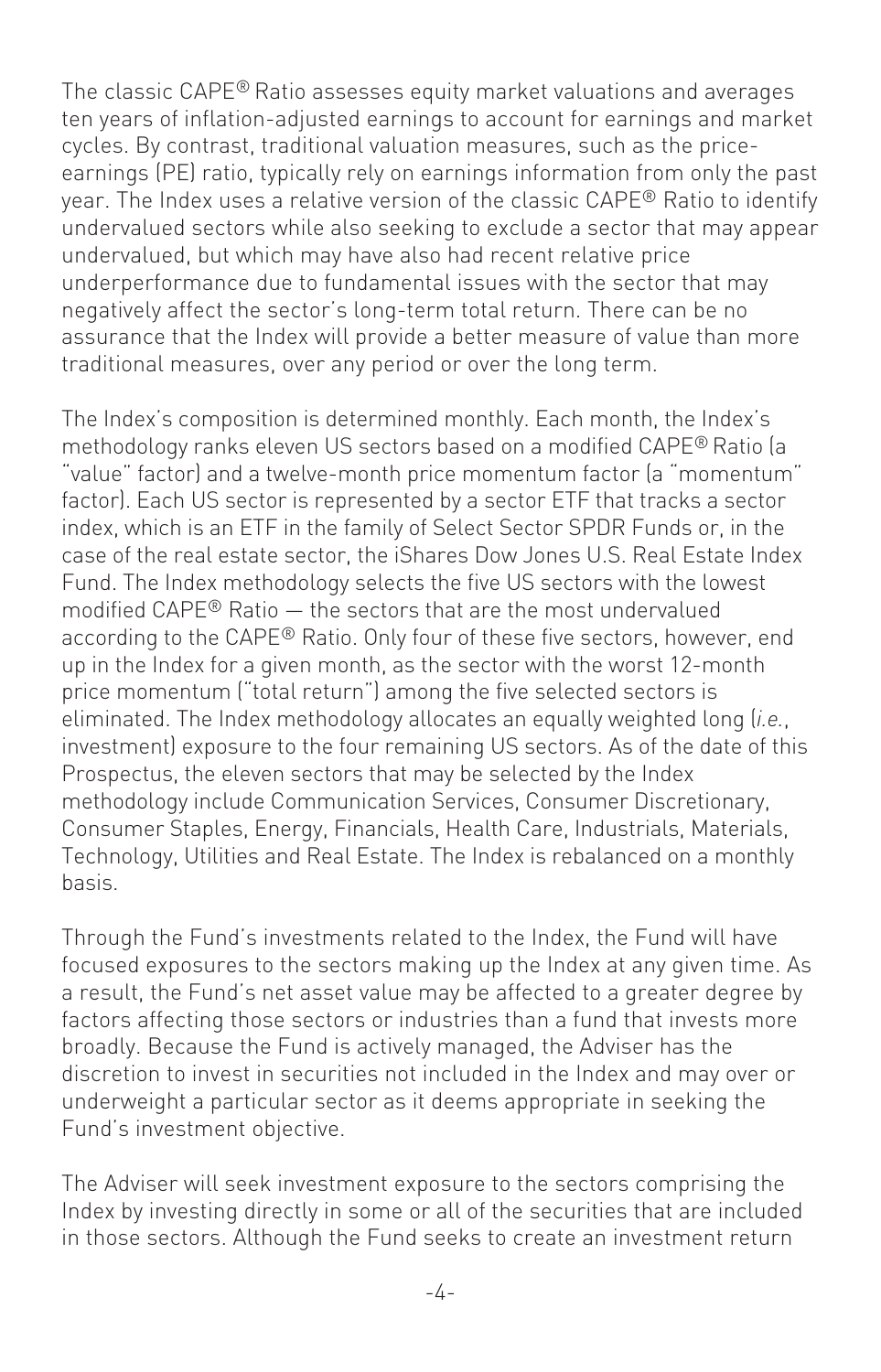that approximates that of the Index and the Fund will, at all times during normal market conditions, have investment exposure to issuers underlying the Index, the Fund does not seek to track or replicate the Index. The Adviser or the Fund's Board may in their sole discretion, after providing any required notice to shareholders, select, in place of the Index, another index (such as the S&P 500® Index) or a basket of reference investments. The Fund may gain exposure to any substitute index or basket of investments in any manner the Adviser determines appropriate, including those described above with respect to how the Fund may obtain exposure to the Index.

Subject to the applicable limitations described below, the Fund may pursue its investment objective and obtain exposures to some or all of the asset classes described above by investing in other exchange-traded investment companies, including listed closed-end investment companies, ETFs and government money market funds, in each case affiliated or unaffiliated with the Fund.

Portfolio securities may be sold at any time. Sales typically occur when the Fund's portfolio managers determine to take advantage of what the portfolio managers consider to be a better investment opportunity, when the portfolio managers believe the portfolio securities no longer represent relatively attractive investment opportunities, when the portfolio managers perceive deterioration in the credit fundamentals of the issuer, or when the individual security has reached the portfolio managers' sell target. The Fund's investment strategy may involve active and frequent trading of portfolio securities.

The Fund operates in reliance on an exemptive order from the SEC (the "**Order**"), which limits the types of investments the Fund may hold to those listed in the Fund's application for the Order. Under the terms of the Order, the Fund is permitted to invest only in exchange-traded funds, exchangetraded notes, exchange listed common stocks, exchange-traded preferred stocks, exchange-traded American Depositary Receipts ("**ADRs**"), exchange-traded real estate investment trusts, exchange-traded commodity pools, exchange-traded metal trusts, exchange-traded currency trusts and exchange-traded futures that trade on a U.S. exchange contemporaneously with the Fund's shares, as well as cash and cash equivalents (which are short-term U.S. Treasury securities, government money market funds, and repurchase agreements). The Fund will not buy securities that are illiquid investments (as defined in rule 22e-4(a)(8) under the 1940 Act) at the time of purchase. The Fund may, however, hold an illiquid investment if it becomes illiquid after purchase. The Fund's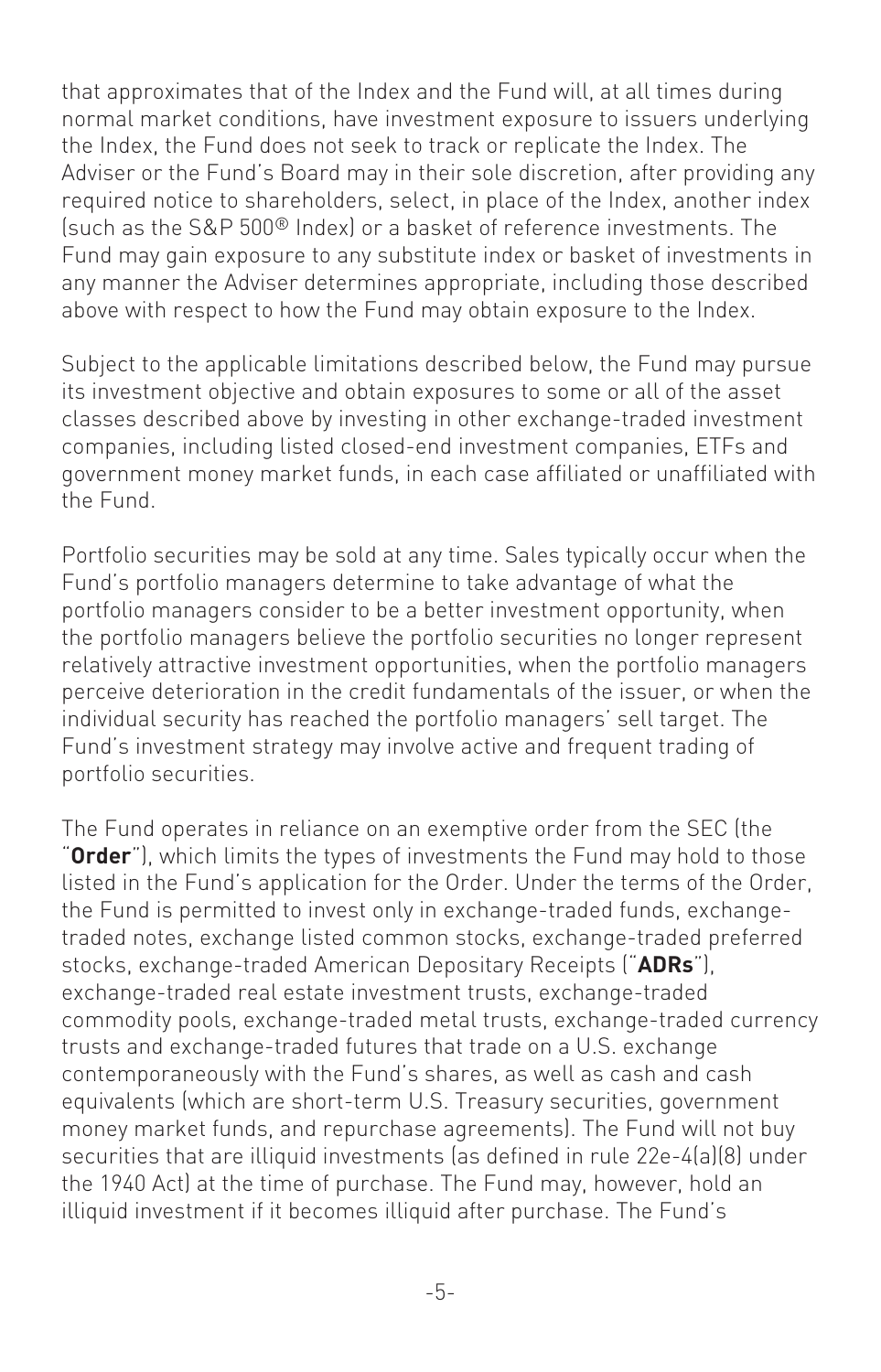investment strategies and practices, including those listed above, are subject to these limitations.

The Fund is classified as a non-diversified fund under the Investment Company Act of 1940, as amended (the "**1940 Act**"), and may invest in the securities of a smaller number of issuers than a diversified fund.

## **Principal Risks**

**The value of the Fund's shares will vary as its portfolio investments increase or decrease in value. Therefore, the value of your investment in the Fund could go down as well as up. You can lose money by investing in the Fund. The order of the below principal risks does not necessarily indicate the significance of any particular risk factor. The significance of any specific risk to an investment in the Fund will vary over time, depending on the composition of the Fund's portfolio, market conditions, and other factors. You should read all of the risk information presented below carefully, because any one or more of these risks may result in losses to the Fund.**

The principal risks affecting the Fund that can cause a decline in value are:

- *equity issuer risk:* the risk that the market price of common stocks and other equity securities may go up or down, sometimes rapidly or unpredictably, including due to factors affecting equity securities markets generally, particular industries represented in those markets, or the issuer itself.
- *market risk:* the risk that markets will perform poorly or that the returns from the securities in which the Fund invests will underperform returns from the general securities markets or other types of investments. Markets may, in response to governmental actions or intervention, political, economic or market developments, or other external factors, experience periods of high volatility and reduced liquidity. During those periods, the Fund may experience high levels of shareholder redemptions, which may only occur in creation units of the Fund. To satisfy such redemptions, the Fund may have to sell securities at times when the Fund would otherwise not do so, and potentially at unfavorable prices. Certain securities may be difficult to value during such periods. Market risk involves the risk that the value of the Fund's investment portfolio will change, potentially frequently and in large amounts, as the prices of its investments go up or down.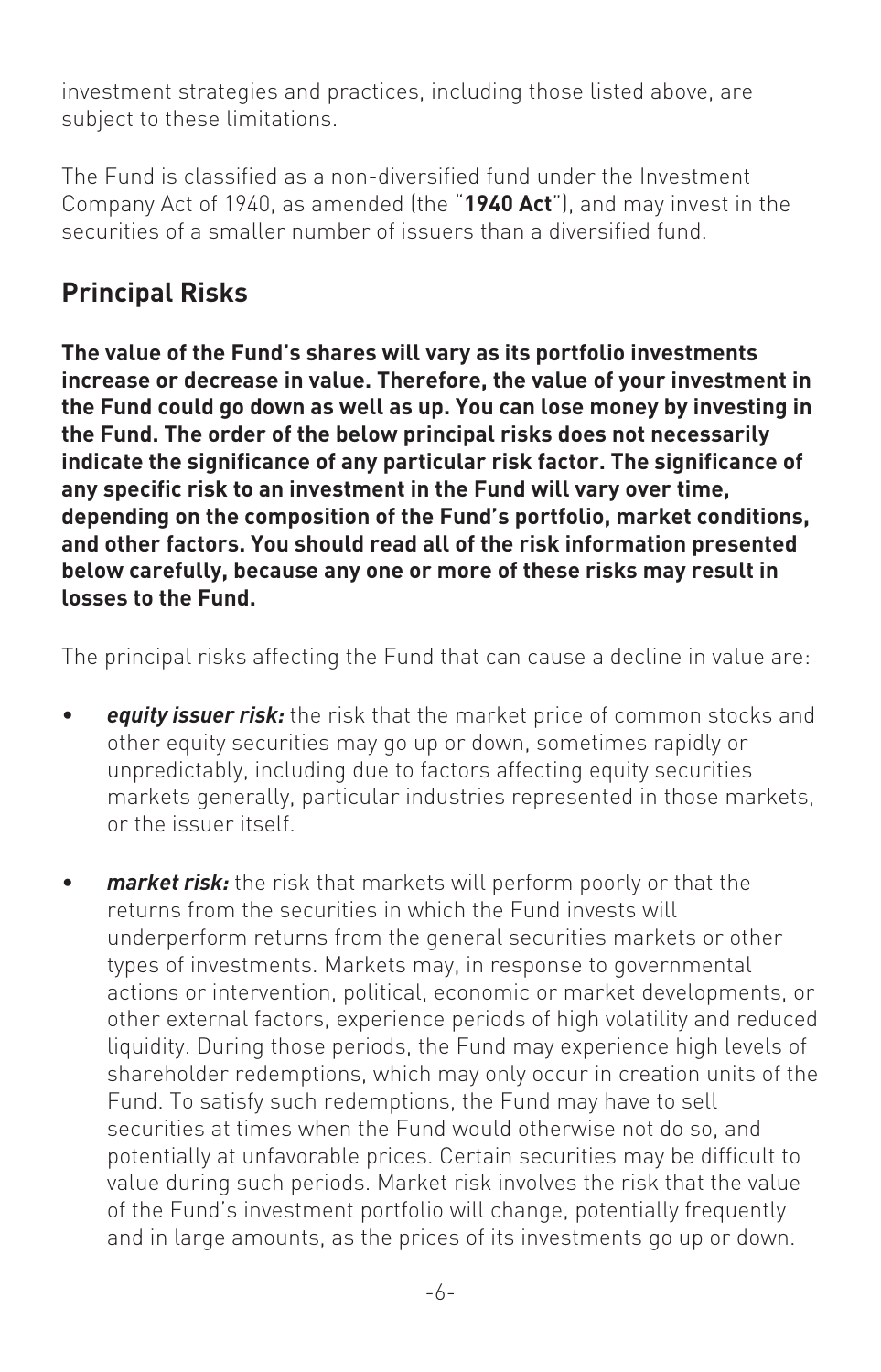During periods of severe market stress, it is possible that the market for some or all of a Fund's investments may become highly illiquid. These risks may be heightened for fixed income securities due to the current low interest rate environment.

- *market capitalization risk:* the risk that investing substantially in issuers in one market capitalization category (large, medium or small) may adversely affect the Fund because of unfavorable market conditions particular to that category of issuers, such as larger, more established companies being unable to respond quickly to new competitive challenges or attain the high growth rates of successful smaller companies, or, conversely, stocks of smaller companies being more volatile than those of larger companies due to, among other things, narrower product lines, more limited financial resources, fewer experienced managers and there typically being less publicly available information about small capitalization companies.
- *securities or sector selection risk:* the risk that the securities held by the Fund will underperform securities held in other funds investing in similar asset classes or comparable benchmarks because of the portfolio managers' choice of securities or sectors for investment. To the extent the Fund focuses or concentrates its investments in a particular sector or related sectors, the Fund will be more susceptible to events or factors affecting companies in that sector or related sectors. For example, the values of securities of companies in the same or related sectors may be negatively affected by the common characteristics they share, the common business risks to which they are subject, common regulatory burdens, or regulatory changes that affect them similarly. Such characteristics, risks, burdens or changes include, but are not limited to, changes in governmental regulation, inflation or deflation, rising or falling interest rates, competition from new entrants, and other economic, market, political or other developments specific to that sector or related sectors.
- *ActiveShares non-transparent structure/ETF-related risks*: the Fund is an ETF that is subject to the risks described below. Additionally, because the ETF utilizes the ActiveShares® non-transparent ETF structure, it is subject to additional or enhanced ETF-related risks. Unlike most actively managed ETFs, the Fund does not provide daily disclosure of its portfolio holdings. Instead, the Fund provides a verified intraday indicative value ("**VIIV**"), calculated and disseminated every second throughout the trading day. The VIIV is intended to provide investors with an intraday highly-correlated per share value of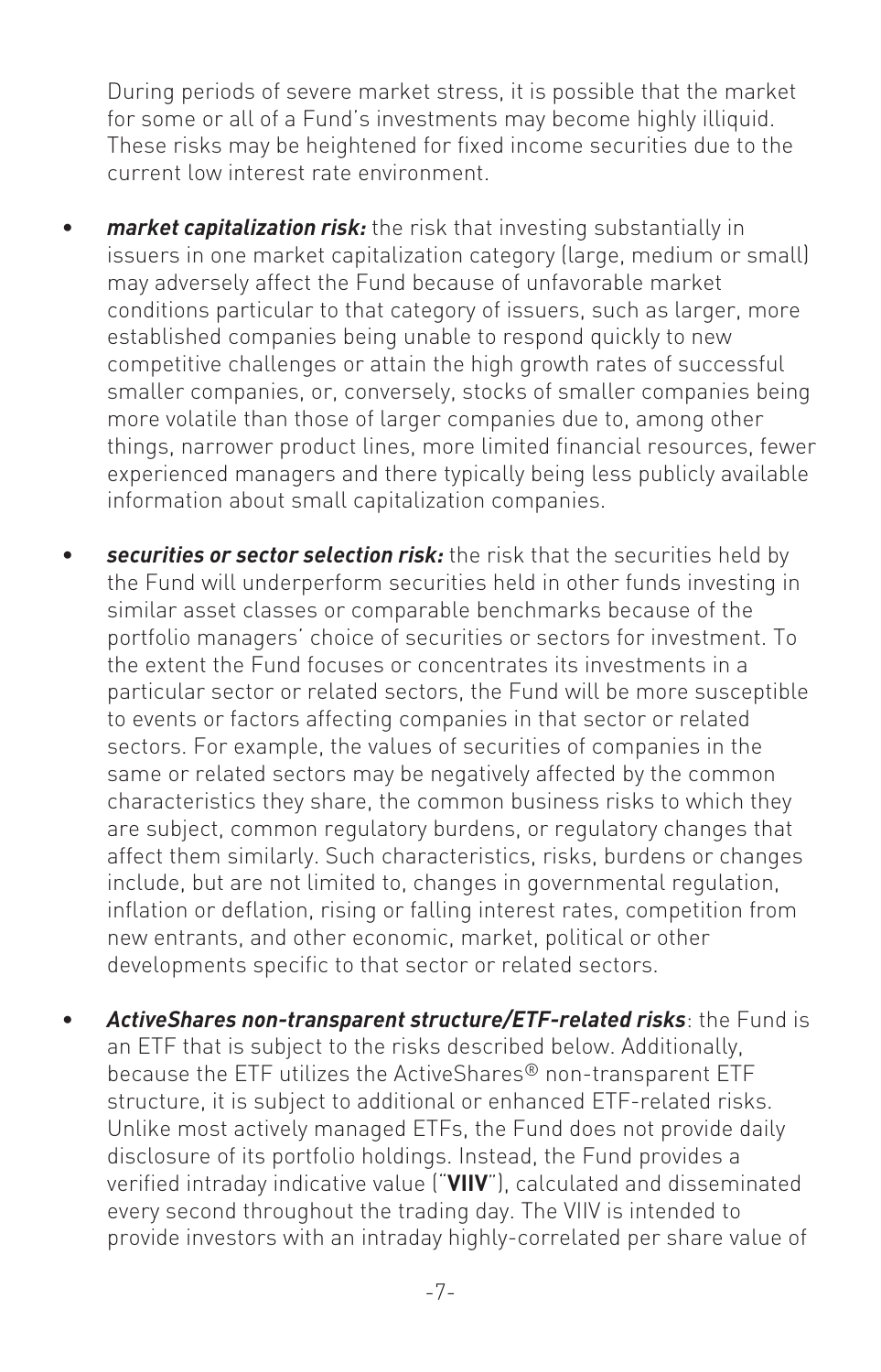the Fund that can be compared to the current market price. The VIIV is designed to provide sufficient information to allow for an effective arbitrage mechanism that will keep the market price of the Fund's shares trading at or close to the underlying net asset value ("**NAV**") per share of the Fund. Shares traded on an intraday basis on an exchange, however, will not have a fixed relationship to the previous day's or the current day's NAV. There is, however, a risk, which may increase during periods of market disruption or volatility, that market prices will vary significantly from the underlying NAV of the Fund. Similarly, because the Fund's shares trade with reference to a published VIIV, they may trade at a wider bid/ask spread when compared to shares of ETFs that publish their portfolios on a daily basis, especially during periods of market disruption or volatility, and therefore, may cost investors more to trade. Although the Fund seeks to benefit from keeping its portfolio information secret, some market participants may attempt to use information, including the VIIV, to identify the Fund's trading strategy and the securities held by the Fund, which if successful, could result in such market participants engaging in certain predatory trading practices that may have the potential to harm the Fund and its shareholders. In the event of a system failure or other interruption, including disruptions involving Authorized Participants, unaffiliated broker-dealers with which such Authorized Participant has signed an agreement to establish a confidential account for the benefit of such Authorized Participant (an "**AP Representative**"), or market makers, orders to create or redeem Creation Units either may not be executed according to an Authorized Participant's instructions or may not be executed at all, or an Authorized Participant may not be able to place or change orders. If such an event were to occur, the Fund's shares may trade in the secondary market at a greater premium or discount to the Fund's NAV, and investors may pay a greater bid/ask spread to purchase or sell the Fund's shares. In addition to risks related to operation of ETFs, the use of this structure exposes the Fund and Fund shareholders to additional risks.

<sup>O</sup> *authorized participant and AP Representative concentration risk*: As an ETF, the Fund issues and redeems shares on a continuous basis at NAV only in a large specified number of shares called a "**Creation Unit**." Only a limited number of institutional investors (known as "**Authorized Participants**") are authorized to purchase (or create) and redeem shares directly from the Fund. Each of the Fund's Authorized Participants will engage in all creation and redemption activity through an AP Representative. The AP Representative will deliver or receive, on behalf of the Authorized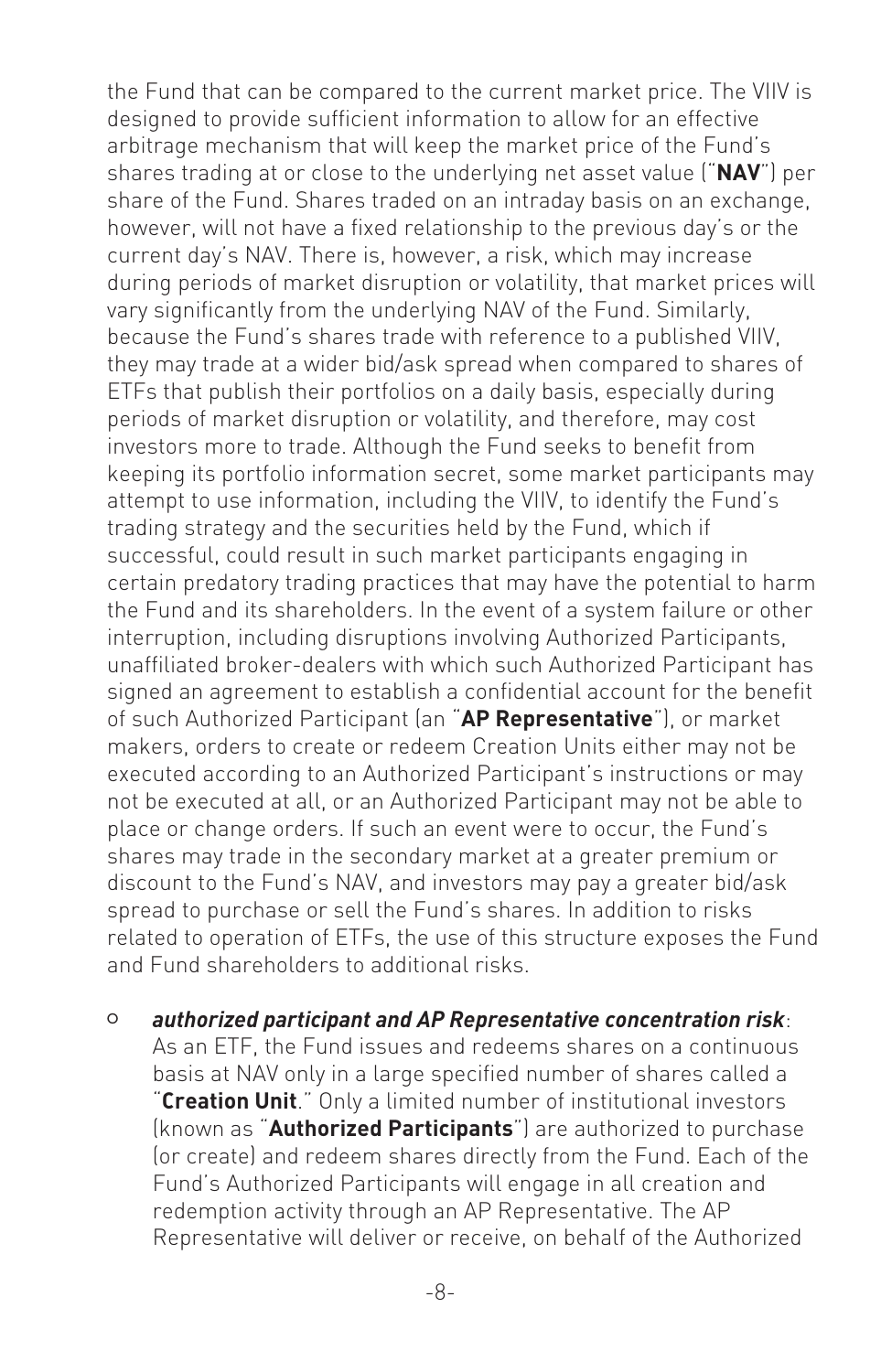Participant, all consideration to or from the Fund in a creation or redemption. AP Representatives have knowledge of the composition of the Fund's portfolio holdings, and are restricted from disclosing such composition, including to the Authorized Participants. As a result of the Fund's use of the ActiveShares<sup>®</sup> structure for non-transparent ETFs, there may be a more limited number of institutions that are willing to act as Authorized Participants or as AP Representatives. During times of market stress, Authorized Participants may be more likely to step away from a non-transparent ETF than a traditional ETF. To the extent these institutions exit the business or are unable to proceed with creation and/or redemption orders with respect to the Fund, or are unavailable to purchase and sell securities in connection with creation and/or redemption orders, as applicable, and no other Authorized Participant or AP Representative agrees to create or redeem, or purchase or sell securities, as applicable, the arbitrage mechanism for keeping the market price of Fund shares trading at or close to the Fund's per share NAV may be impaired, and Fund shares may trade at a premium or discount to NAV and possibly face trading halts and/or delisting. These risks may be more pronounced in volatile markets, particularly where there are significant redemptions in ETFs generally.

- <sup>O</sup> *secondary market trading risk***:** as an ETF, shares of the Fund trade on an exchange, the NYSE Arca, Inc. (the "Exchange"). The Fund faces numerous market trading risks, including the potential lack of an active market for Fund shares, losses from trading in secondary markets, periods of high volatility and disruptions in the creation/redemption process. Any of these factors, among others, may lead to the Fund's shares trading at a premium or discount to NAV.
	- absence of an active market: although the Fund's shares are currently listed for trading on the Exchange, there can be no assurance that an active trading market for such shares will develop or be maintained by market makers or Authorized Participants. Authorized Participants are not obligated to execute purchase or redemption orders for Creation Units. In periods of market volatility, market makers and/or Authorized Participants may be less willing to transact in Fund shares. The absence of an active market for the Fund's shares may contribute to the Fund's shares trading at a premium or discount to NAV.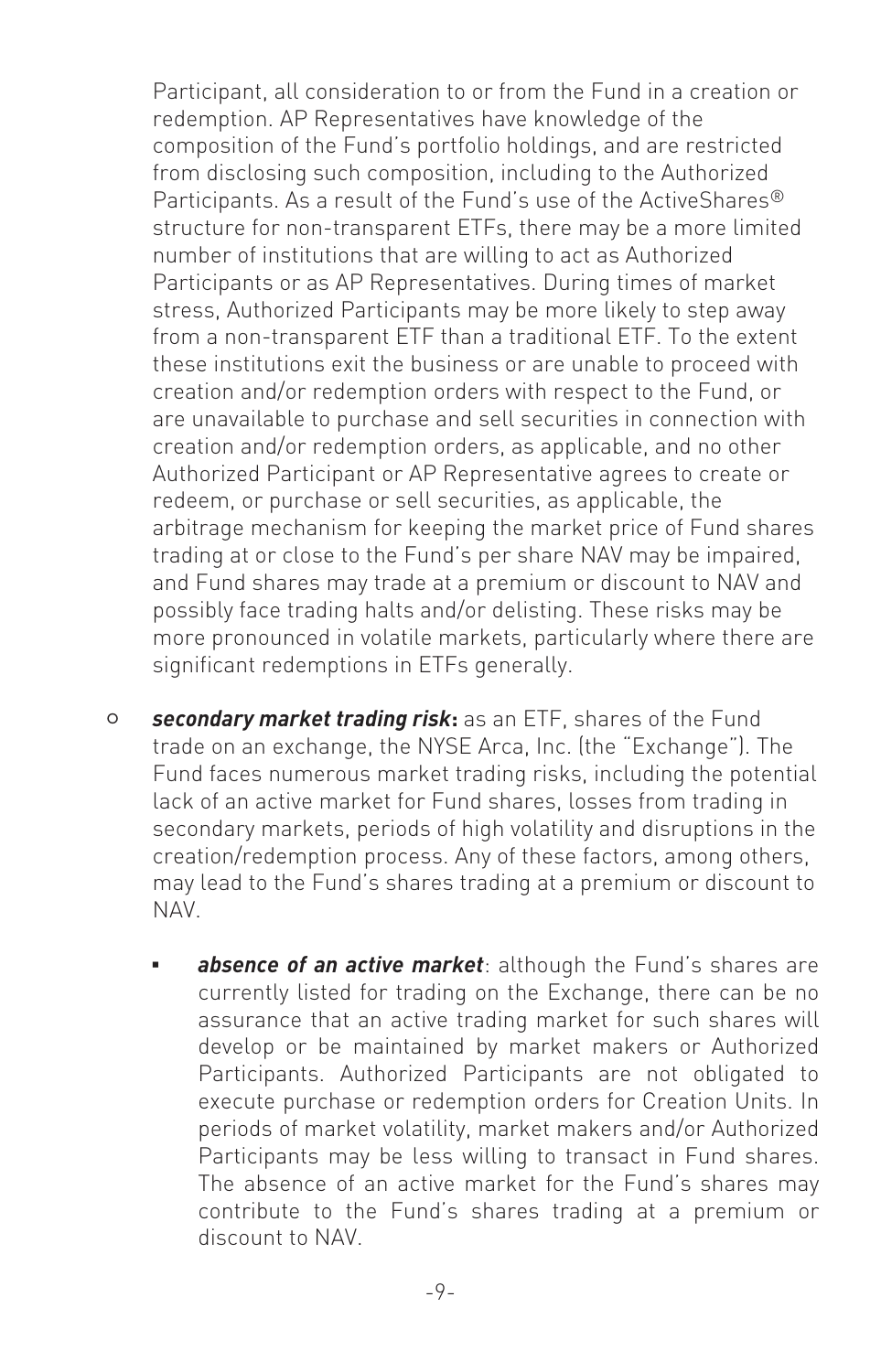- **early close/trading halt/delisting risk**: trading in Fund shares may be halted due to market conditions or for other reasons that, in the view of the Exchange, make trading in shares of a Fund in advisable. Additionally, an exchange or market may close or issue trading halts on specific securities, or the ability to buy or sell certain securities or financial instruments may be restricted, which may result in the Fund being unable to buy or sell certain securities or financial instruments. In such circumstances, the Fund may be unable to rebalance its portfolio, may be unable to accurately price its investments and/or may incur substantial trading losses. If at any time securities representing 10% or more of the Fund's portfolio become subject to a trading halt or otherwise do not have readily available market quotations, the Fund will request that the Exchange halt trading of the Fund's shares. Further, if there is a discrepancy of sufficient magnitude between the value of the Fund's portfolio securities as calculated by the Fund's two calculation engines for VIIV purposes, the Exchange will have the ability to halt trading of the Fund's shares. During such trading halts, although the primary VIIV would continue to be calculated and disseminated, investors in the Fund's shares will not be able to freely trade their shares. Additionally, the Fund must satisfy various other standards established by the Exchange in order to ensure that Fund shares can continue to be listed for trading. There can be no assurance that the requirements of the Exchange necessary to maintain the listing of the Fund will continue to be met.
- trading in fund shares is subject to expenses: most Fund investors will buy and sell Fund shares on the Exchange or on another secondary market. When buying or selling shares of the Fund, investors typically will pay brokerage commissions or other charges imposed by brokers as determined by that broker. In addition, secondary market investors will also incur the cost of the difference between the price that a buyer is willing to pay for shares (the "bid" price) and the price at which a seller is willing to sell shares (the "ask" price). This difference in bid and ask prices is often referred to as the "spread" or "bid/ask spread."
- fund shares may be sold short: Shares of the Fund, similar to shares of other issuers listed on a stock exchange, may be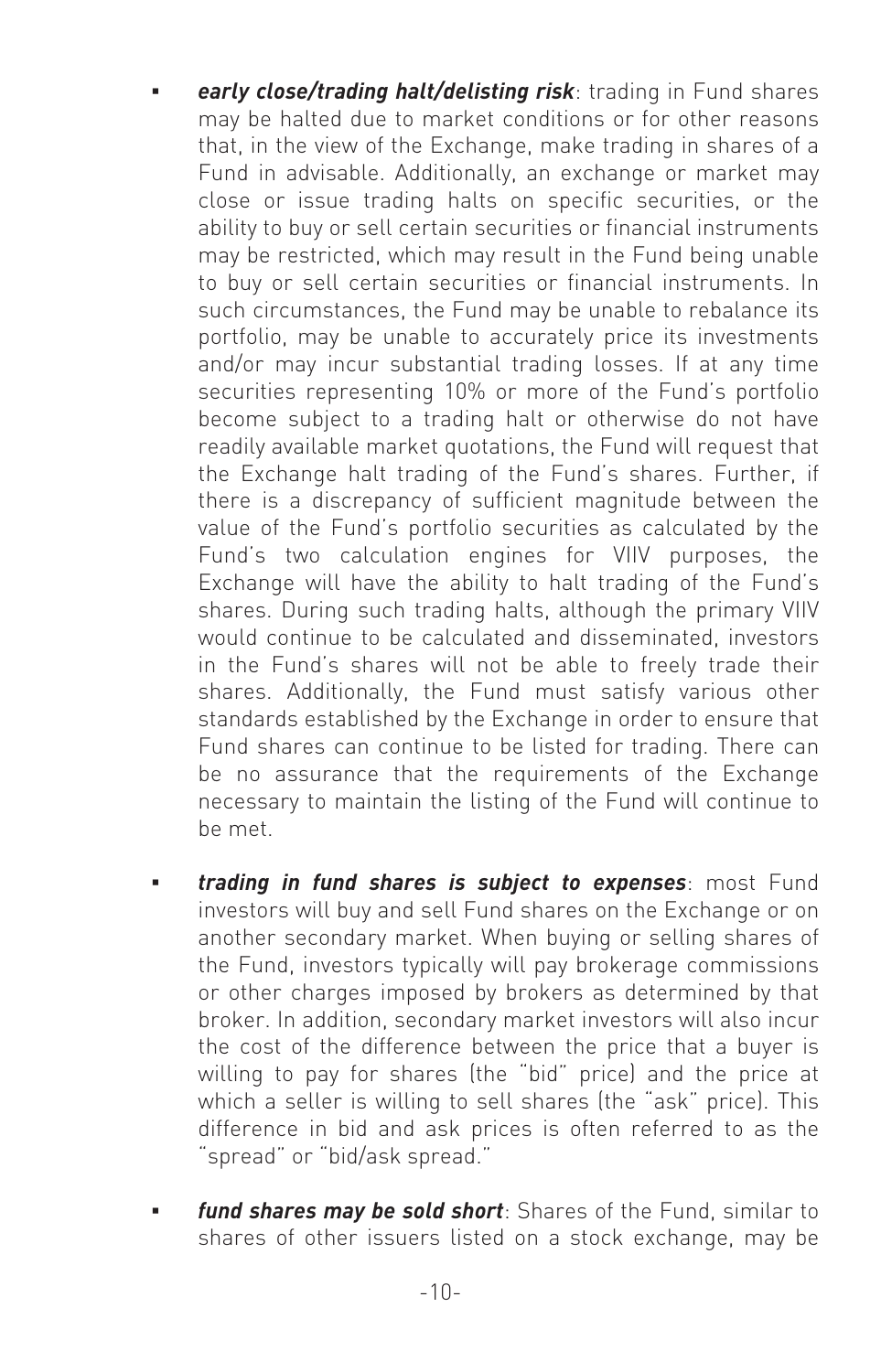sold short and are therefore subject to the risk of increased volatility and price decreases associated with short selling activity.

- fund shares may trade at prices other than NAV: shares of the Fund trade on the Exchange at prices at, above or below the Fund's most recent NAV. The NAV of the Fund is calculated at the end of each business day and fluctuates with changes in the market value of the Fund's holdings. The trading price of the Fund's shares will fluctuate, in some cases materially, throughout trading hours in response to changes in the Fund's VIIV, the relative supply of and demand for Fund shares on the Exchange and the underlying value of the Fund's portfolio holdings or NAV. As a result, the trading prices of the Fund's shares may deviate significantly from NAV during periods of market volatility, including during periods of high redemption requests or other unusual market conditions. ANY OF THESE FACTORS, AMONG OTHERS, MAY LEAD TO THE FUND'S SHARES TRADING AT A PREMIUM OR DISCOUNT TO NAV. This risk may be greater for the Fund than for traditional ETFs that disclose their full portfolio holdings on a daily basis. Disruptions to creations and redemptions, the existence of extreme market volatility or potential lack of an active trading market for Fund shares may result in shares trading at a significant premium or discount to NAV and/or in a reduced liquidity of a shareholder's investment. During such periods, shareholders may be unable to sell their shares, may pay significantly more than NAV when buying Fund shares, or may receive significantly less than NAV when selling Fund shares.
- <sup>O</sup> *portfolio security trading risk*: an exchange or market may close or issue trading halts on specific securities, or the ability to buy or sell certain securities or financial instruments may be restricted, which may result in the Fund being unable to buy or sell certain portfolio securities or financial instruments. In such circumstances, the Fund may be unable to engage in Fund portfolio transactions to rebalance its portfolio, may be unable to have its investments accurately priced for purposes of determining its VIIV, and may have difficulty calculating its NAV. These events may result in losses to shareholders. Any extended trading halt in a portfolio security may exacerbate discrepancies between the VIIV and the underlying NAV of the Fund. If a portfolio security does not have readily available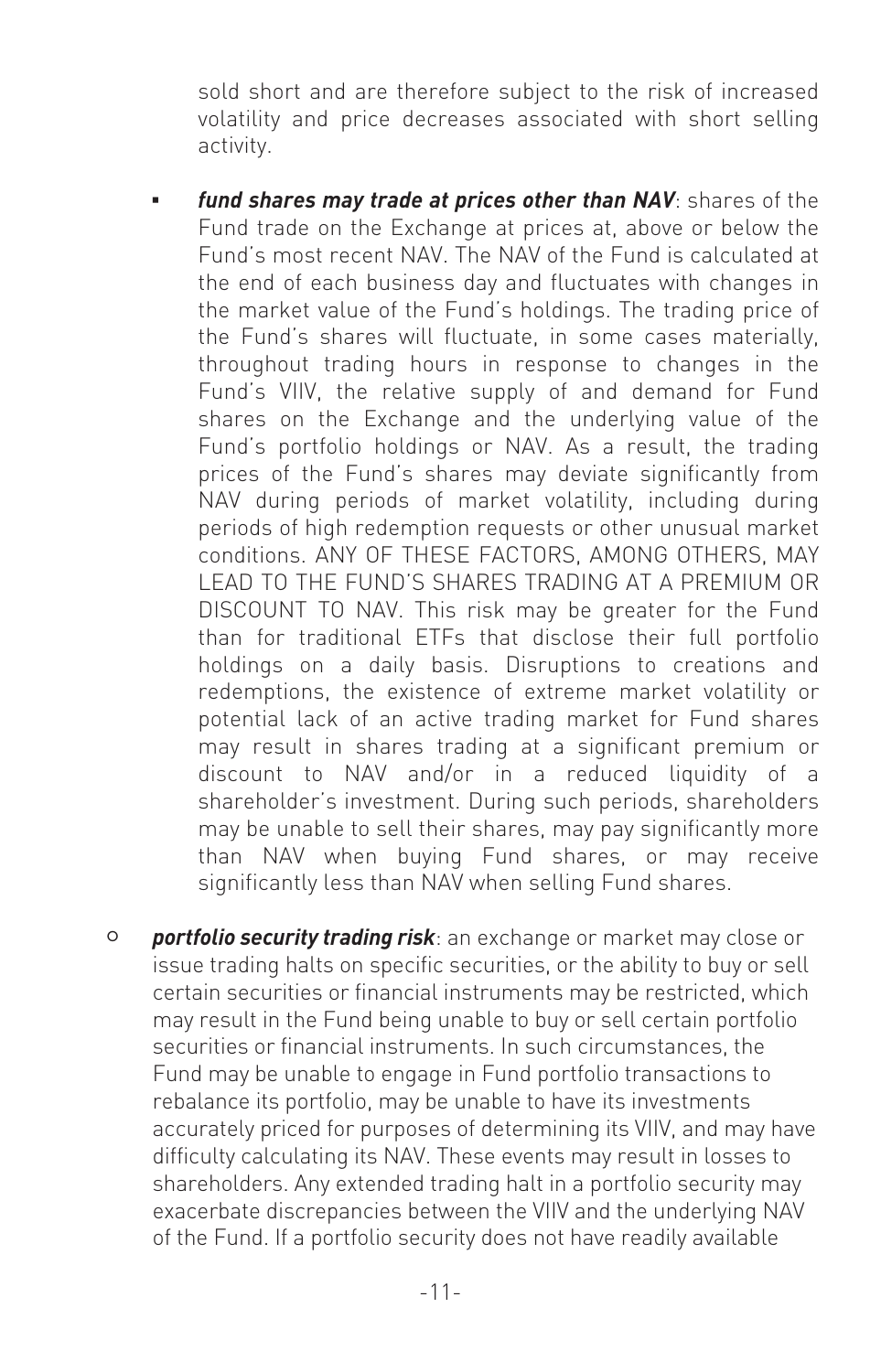market quotations, e.g., if subject to an extended trading halt, that fact, along with the identity and weighting of that security in the Fund's VIIV calculation, will be publicly disclosed on the Fund's website. Trading halts of portfolio securities may have a greater impact on the Fund, as compared with traditional ETFs, due to less frequent dissemination of the Fund's portfolio holdings.

- active management risk: the risk that the Fund will fail to meet its investment objective and that the Fund's investment performance will depend, at least in part, on how its assets are allocated and reallocated among asset classes, sectors, underlying funds and/or investments and that such allocation will focus on asset classes, sectors, underlying funds, and/or investments that perform poorly or underperform other asset classes, sectors, underlying funds, and/or available investments. Any given investment strategy may fail to produce the intended results, and Fund's portfolio may underperform other comparable funds because of portfolio management decisions related to, among other things, the selection of investments, portfolio construction, risk assessments, and/or the outlook on market trends and opportunities.
- *portfolio turnover risk*: the risk that frequent purchases and sales of portfolio securities may result in higher Fund expenses and may result in larger distributions of taxable capital gains to investors as compared to a fund that trades less frequently.
- *index risk*: although the Adviser has licensed from the Index's sponsor the right to use the Index as part of implementing the Fund's principal investment strategies, there can be no guarantee that the Index will be maintained indefinitely or that the Fund will be able to continue to utilize the Index to implement the Fund's principal investment strategies indefinitely. If the sponsor of the Index ceases to maintain the Index, the Fund no longer has the ability to utilize the Index to implement its principal investment strategies, or other circumstances exist that the Adviser or the Fund's Board of Trustees concludes substantially limit the Fund's ability to create cost-effective synthetic investment exposure to the Index, the Adviser or the Fund's Board of Trustees may substitute the Index with another index that it chooses in its sole discretion and without advance notice to shareholders. There can be no assurance that any substitute index so selected will be similar to the Index or will perform in a manner similar to the Index. Unavailability of the Index could affect adversely the ability of the Fund to achieve its investment objective.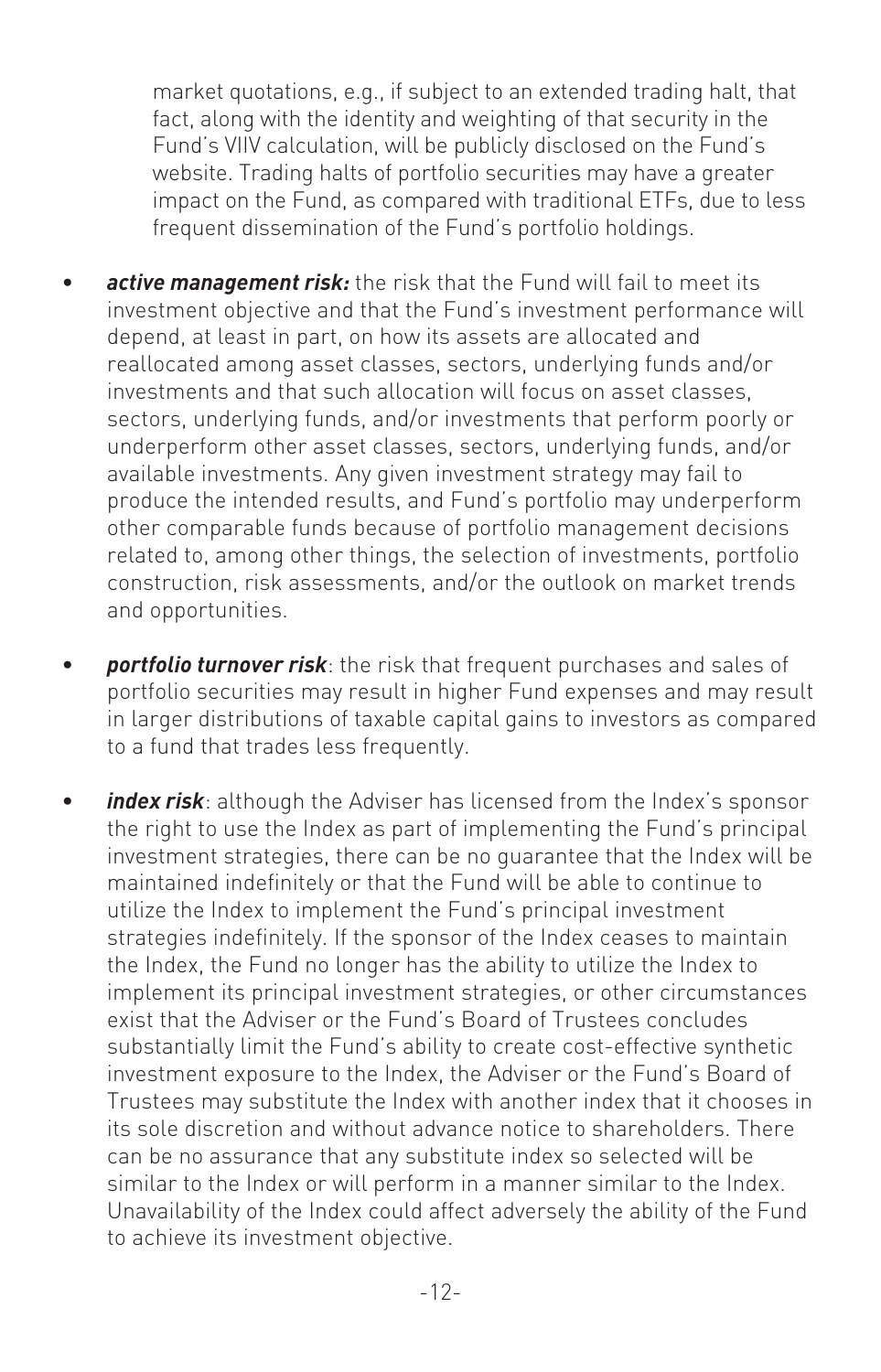- *liquidity risk*: the risk that the Fund may be unable to sell a portfolio investment at a desirable time or at the value the Fund has placed on the investment. Illiquidity may be the result of, for example, low trading volume, lack of a market maker, or contractual or legal restrictions that limit or prevent the Fund from selling securities or closing derivative positions. During periods of substantial market disruption, a large portion of the Fund's assets could potentially experience significant levels of illiquidity. The values of illiquid investments are often more volatile than the values of more liquid investments. It may be more difficult for the Fund to determine a fair value of an illiquid investment than that of a more liquid comparable investment.
- *valuation risk:* the risk that the Fund will not value its investments in a manner that accurately reflects their market values or that the Fund will not be able to sell any investment at a price equal to the valuation ascribed to that investment for purposes of calculating the Fund's net asset value ("**NAV**"). The valuation of the Fund's investments involves subjective judgment. Certain securities in which the Fund may invest may be more difficult to value accurately, especially during periods of market disruptions or extreme market volatility. Incorrect valuations of the Fund's portfolio holdings could result in the Fund's shareholder transactions being effected at an NAV that does not accurately reflect the underlying value of the Fund's portfolio, resulting in the dilution of shareholder interests.
- *financial services risk:* the risk that an investment in issuers in the financial services sector or transactions with one or more counterparties in the financial services sector may be adversely affected by, among other things: (i) changes in governmental regulation, which may limit both the amounts and the types of loans and other financial commitments financial services companies can make, the interest rates and fees they can charge, the scope of their activities, the prices they can charge and the amount of capital they must maintain; (ii) fluctuations, including as a result of interest rate changes or increased competition, in the availability and cost of capital funds on which the profitability of financial services companies is largely dependent; (iii) deterioration of the credit markets; (iv) credit losses resulting from financial difficulties of borrowers, especially when financial services companies are exposed to non-diversified or concentrated loan portfolios; (v) financial losses associated with investment activities, especially when financial services companies are exposed to financial leverage; (vi) the risk that any financial services company experiences substantial declines in the valuations of its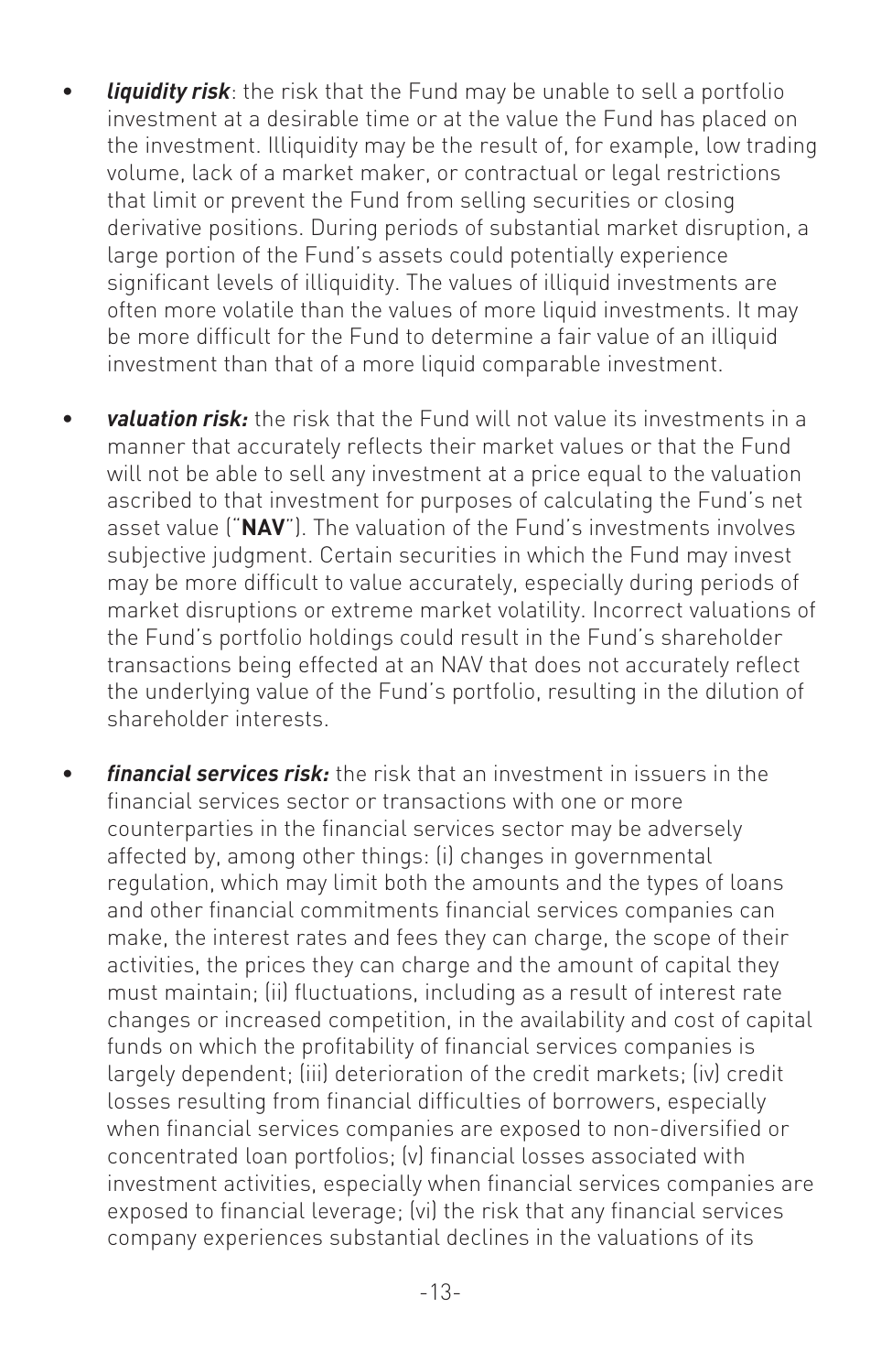assets, takes action to raise capital, or ceases operations; (vii) the risk that a market shock or other unexpected market, economic, political, regulatory, or other event might lead to a sudden decline in the values of most or all companies in the financial services sector; and (viii) the interconnectedness or interdependence among financial services companies, including the risk that the financial distress or failure of one financial services company may materially and adversely affect a number of other financial services companies.

- *real estate risk:* the risk that real estate-related investments may decline in value as a result of factors affecting the real estate sector, such as the supply of real property in certain markets, changes in zoning laws, delays in completion of construction, changes in real estate values, changes in property taxes, levels of occupancy, and local and regional market conditions.
- *limited operating history risk*: the Fund is newly formed and has no or a limited operating history for investors to evaluate. The Fund may not attract sufficient assets to achieve or maximize investment and operational efficiencies and remain viable. If the Fund fails to achieve sufficient scale, it may be liquidated.
- *non-diversification risk*: the risk that, because a relatively higher percentage of the Fund's assets may be invested in a limited number of issuers, the Fund may be more susceptible to any single economic, political, or regulatory occurrence than a diversified fund investing in a broader range of issuers. A decline in the market value of one of the Fund's investments may affect the Fund's value more than if the Fund were a diversified fund. However, the Fund intends to satisfy the asset diversification requirements for qualification as a regulated investment company (a "**RIC**") under Subchapter M of the Internal Revenue Code of 1986, as amended (the "**Code**").
- **large shareholder risk**: the risk that certain account holders, including the Adviser or funds or accounts over which the Adviser (or related parties of the Adviser) has investment discretion, may from time to time own or control a significant percentage of the Fund's shares. The Fund is subject to the risk that a redemption by those shareholders of all or a portion of their Fund shares, including as a result of an asset allocation decision made by the Adviser (or related parties of the Adviser), will adversely affect the Fund's performance if it is forced to sell portfolio securities or invest cash when the Adviser would not otherwise choose to do so. Redemptions of a large number of shares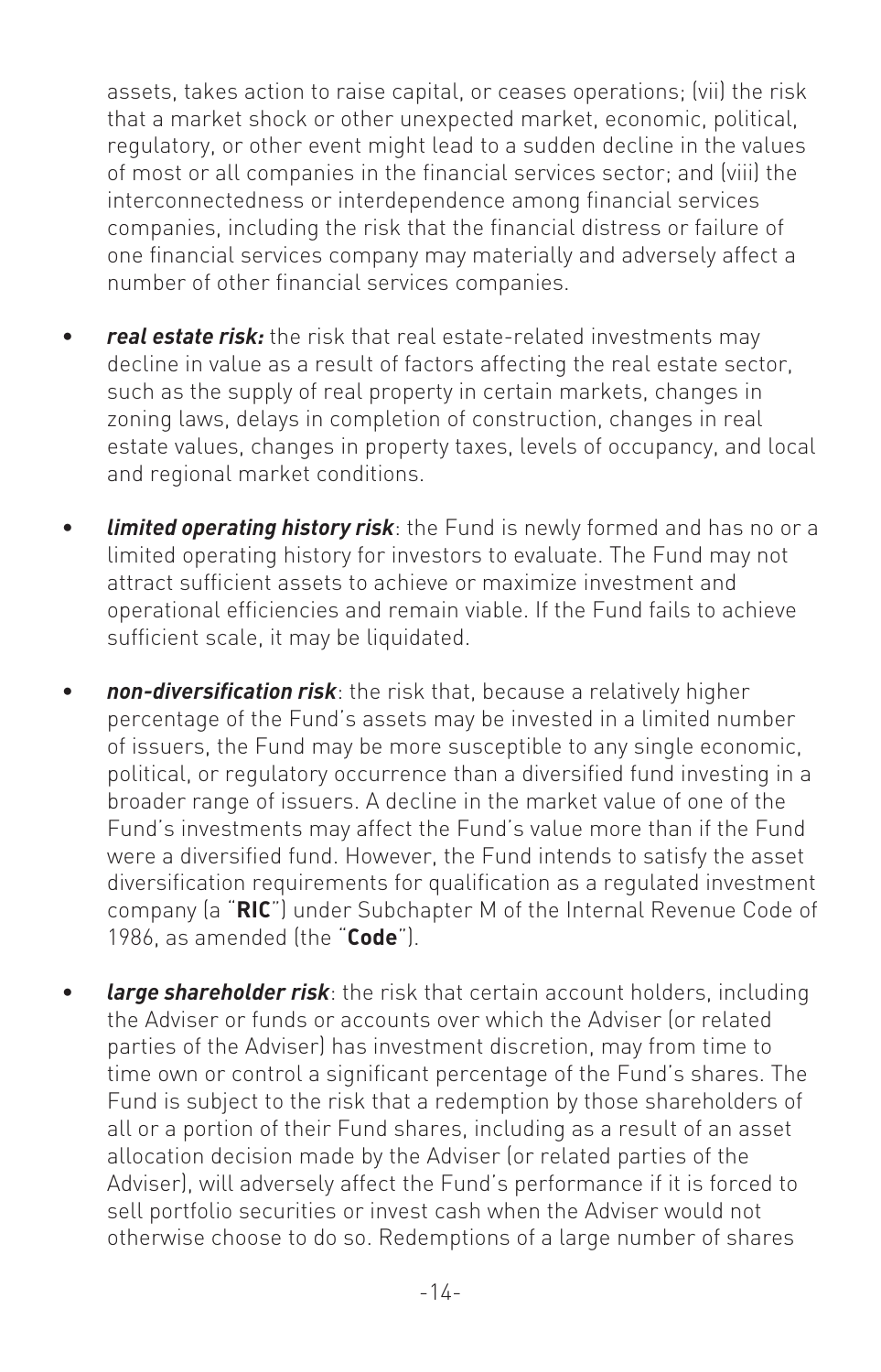may affect the liquidity of the Fund's portfolio, increase the Fund's transaction costs, and accelerate the realization of taxable income and/or gains to shareholders. Shareholder redemptions can only be effected in creation units of the Fund.

• *investment company and exchange-traded fund risk:* the risk that an investment company or other pooled investment vehicle, including any ETFs or money market funds, in which the Fund invests will not achieve its investment objective or execute its investment strategies effectively or that significant purchase or redemption activity by shareholders of such an investment company might negatively affect the value of its shares. The Fund must pay its pro rata portion of an investment company's fees and expenses. To the extent the Adviser determines to invest Fund assets in other investment companies, the Adviser will have an incentive to invest in other DoubleLine funds over investment companies sponsored or managed by others and to maintain such investments once made due to its own financial interest in those products and other business considerations.

Please see "Additional Information About Principal Investment Strategies and Principal Risks — Principal Risks" for a more detailed description of the principal risks of investing in the Fund.

#### **Performance**

Because this is a new Fund that does not yet have an operating history, a bar chart and table describing the Fund's annual performance are not yet available. Once available, information on the Fund's investment results, including its NAV per share, can be obtained at no charge by calling (855) 937-0772 or by visiting the Fund's website at www.doubleline.com.

#### **Investment Adviser**

DoubleLine ETF Adviser LP is the investment adviser to the Fund.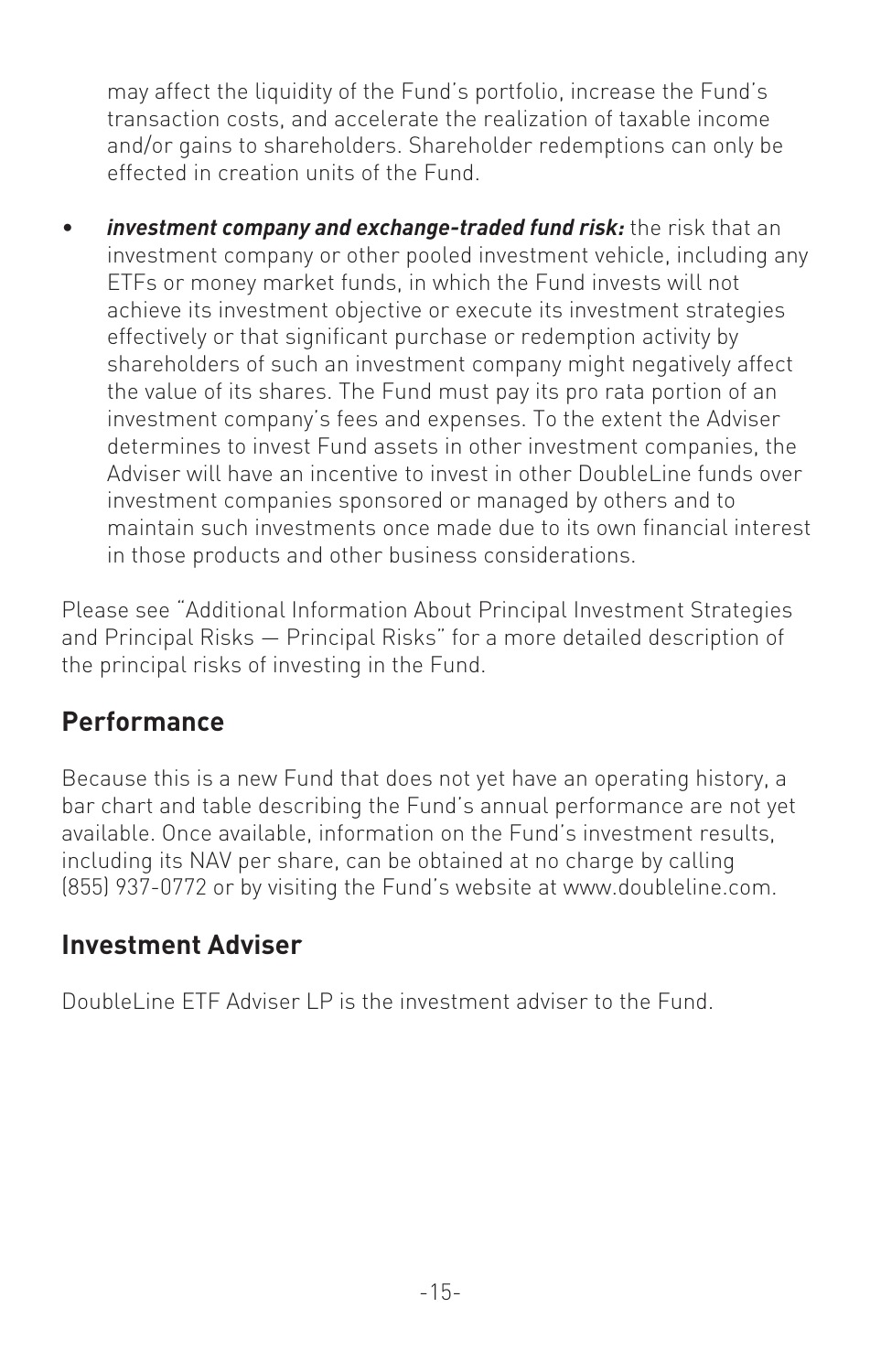## **Portfolio Managers**

The portfolio managers for the Fund are:

| <b>Name</b>         | <b>Experience with</b><br>the Fund    | <b>Primary Title with the</b><br><b>Investment Adviser</b> |
|---------------------|---------------------------------------|------------------------------------------------------------|
| Jeffrey E. Gundlach | Since the Fund's<br>inception in 2022 | Portfolio Manager                                          |
| Jeffrey J. Sherman  | Since the Fund's<br>inception in 2022 | President & Portfolio<br>Manager                           |

#### **Purchase and Sale of Fund Shares**

Individual Fund shares may only be bought and sold in the secondary market through a broker or dealer at a market price. Because ETF shares trade at market prices rather than NAV, shares may trade at a price greater than NAV (premium) or less than NAV (discount). An investor may incur costs attributable to the difference between the highest price a buyer is willing to pay to purchase shares of the Fund (bid) and the lowest price a seller is willing to accept for shares of the Fund (ask) when buying or selling shares in the secondary market (the "bid-ask spread"). Once the Fund commences operations, recent information, including information on the Fund's NAV, market price, premiums and discounts, and bid-ask spreads, will be available on the Fund's website at www.doubleline.com. With respect to the Equities ETF, the Fund's website will contain information regarding how to access the Fund's VIIV.

# **Tax Information**

The Fund's distributions generally are taxable to you as ordinary income, qualified dividend income or capital gains, unless you are investing through a tax-advantaged arrangement, such as a 401(k) plan or individual retirement account. If you invest through such tax-advantaged arrangements, you may be taxed later upon withdrawal from those arrangements.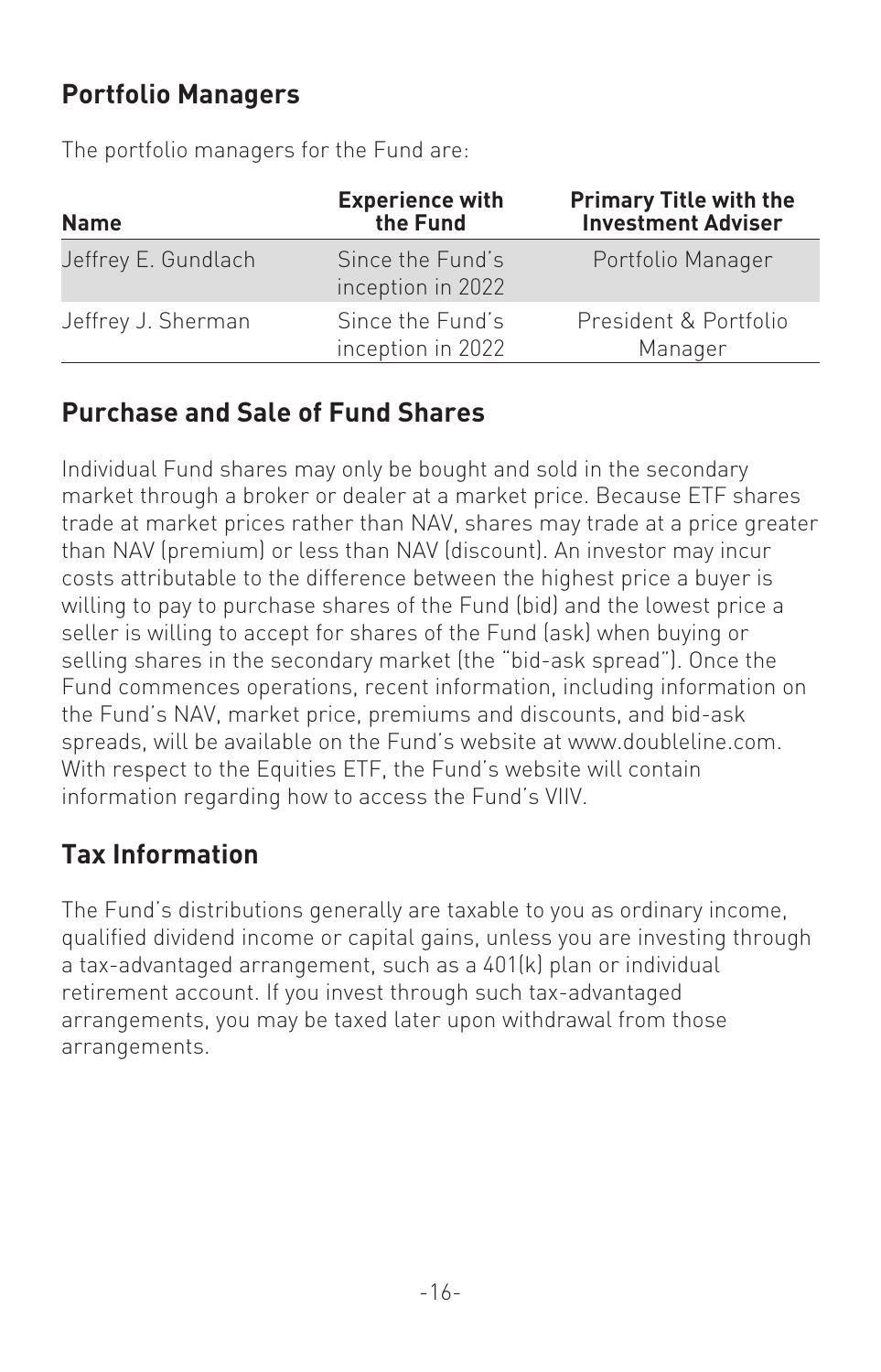#### **Payments to Broker-Dealers and Other Financial Intermediaries**

If you purchase shares of the Fund through a broker-dealer or other financial intermediary (such as a bank), the Fund, the Fund's Adviser, and the Fund's distributor or any of their affiliates may pay the financial intermediary for the sale of Fund shares and related services. These payments may create a conflict of interest by influencing the financial intermediary and your salesperson to recommend the Fund over another investment. Ask your individual salesperson or visit your financial intermediary's website for more information.